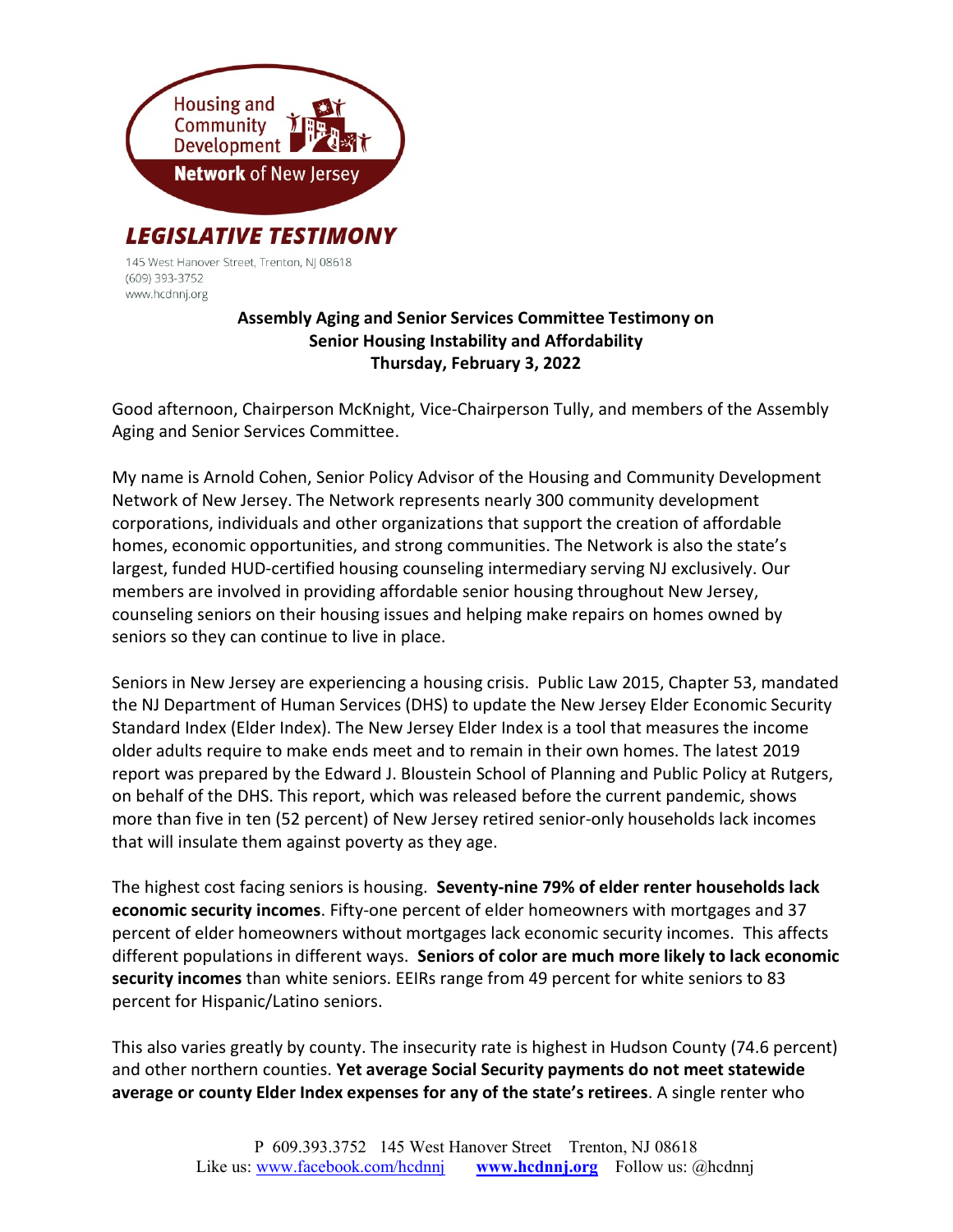relied entirely on New Jersey's average Social Security payment for men fell nearly \$7,500 short of the statewide Elder Index for renters. A single renter who relied entirely on the state's average Social Security for women fell nearly \$12,000 short of an economic security income. Nearly 24 percent of fully retired New Jersey senior households who receive Social Security relied on Social Security as their sole source of income in 2018. More than one-third of these households relied on Social Security for 80 percent or more of their incomes. Racial disparities in retirement income reflect in part the fact that, prior to retirement, men and women of color earn lower median wages than White workers. They also are more likely to work in jobs that do not offer retirement plans, and seniors of color tend to accumulate less retirement savings. In addition, seniors of color rely more heavily than White seniors on Social Security as a source of income, but have average annual Social Security payments several thousand dollars lower than White seniors' payments. Seniors of color may also face higher expenses, as they are more likely to be renters. In New Jersey in 2018, 17 percent of retired white seniors, 45 percent of retired Black seniors, and 58 percent of retired Hispanic seniors rented.

Twenty-eight thousand low-income New Jersey senior renters receive federal housing assistance. They either have a housing voucher to help pay their rent or live in Public Housing or privately owned publicly subsidized housing. Conditions in these buildings are critical for the health and well-being of these seniors.

Yet most seniors receive no help because of a lack of assistance for eligible renters. In fact housing and health care costs comprise two-thirds of the statewide Elder Index budget for retired single renters. This is also a health care issue as low income seniors live in buildings that lack adequate services as the only place they can afford.

Even for seniors who own their home ongoing expenses are a challenge to afford especially if they are still paying a mortgage because they needed to refinance in order to stay in their home. Any major expense for replacing a roof or boiler in an old home can be catastrophic. Increasing housing taxes means even seniors who own a home they no longer have a mortgage on may still have limited disposal income.

Even when housing expenses are under control, family circumstances, especially for low income seniors of color, can add many strains to a senior who needs to take care of grandchildren or has a grown child facing a crisis.

Our members are addressing this issue in various ways but more resources are needed. Morris Habitat for Humanity has a Home Repair Program with an *Aging in Place* component that offers a special "Home Support for Seniors." This program makes accessibility and energy efficiency improvements for Morris County households with a member aged 62 and over. Volunteer teams work under the direction of Habitat staff and volunteer supervisors to make changes that will enable seniors to move around safely inside their homes and complete the routines of daily living. By doing this, the program helps senior residents continue to live in their own homes longer and maintain their independence.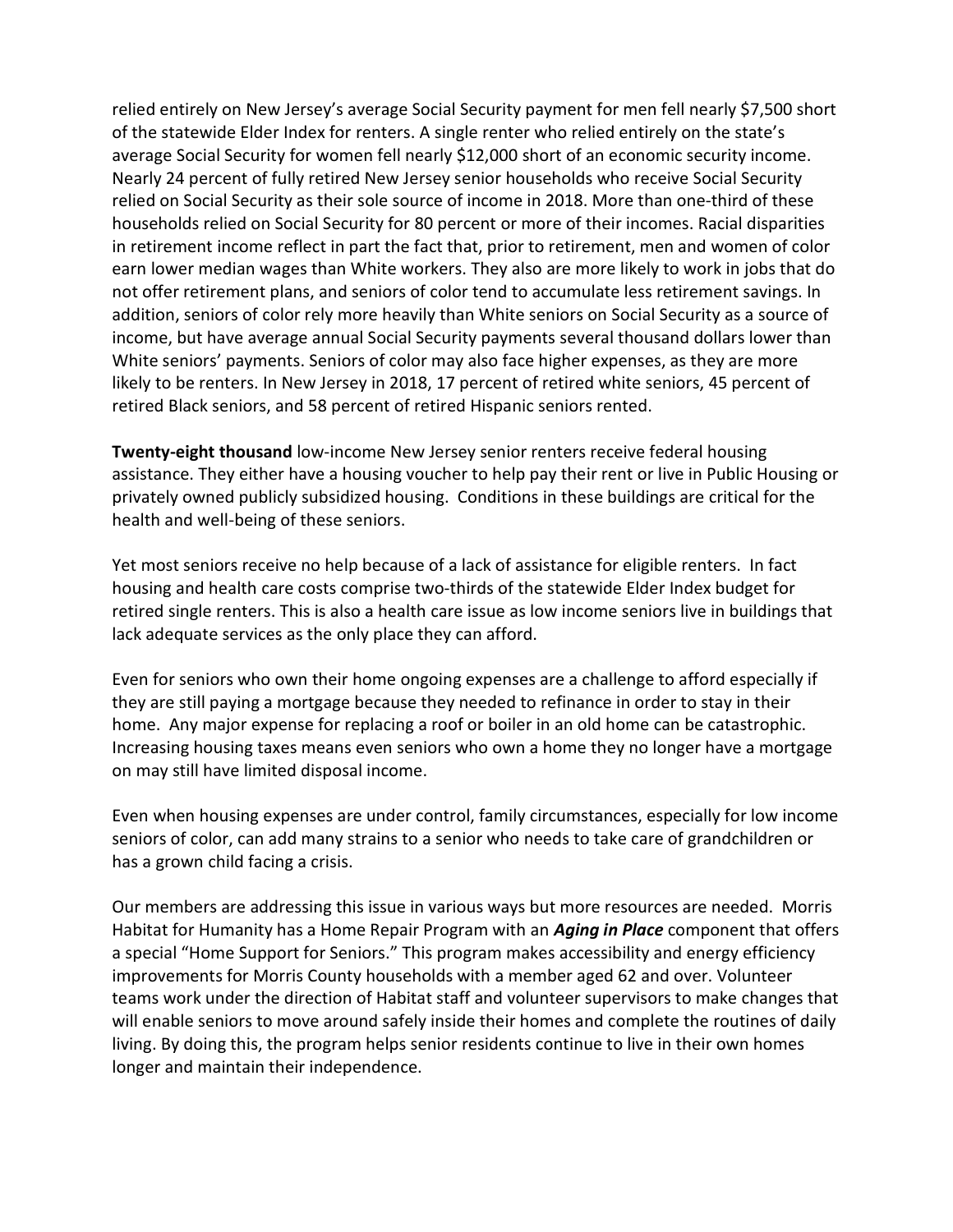Our members like Region 9 housing Corp and Jewish Community Housing Corporation have been provided affordable rental housing for seniors for decades yet there is a lack of funding for them to be able build more.

Our members are also active in housing counseling to help senior stay in their homes. This is critical to help seniors avoid the many scams out there looking to take away their home. Unfortunately not all seniors are finding their way to these free services.

What can be done to address this issue? More resources for the above – creating more affordable homes, helping to repair homes of low income seniors and housing counseling to help them stay in their home. In New Jersey the Affordable Housing Trust Fund helps build more affordable homes. This fund must continue to be used exclusively for this purpose and must grow.

Housing vouchers are also a critical issue. Only one in four families receive any housing assistance. The N J State Rental Assistance (SRAP) has a 30 percent set aside for seniors 65 years and over, yet has not had an increase in funding for years. NJ needs to increase funding to SRAP.

State legislation to limit rent increase for seniors is also desperately needed. Last session, Asm. Wimberly and Asw. Reynolds-Jackson sponsored a bill, A1914, to do that. Rent prices have increased an average 8.86% per year since 1980, consistently outpacing wage inflation by a significant margin. Especially for seniors living on a fixed income this increase in rent forces them to make the hard choice between food, medicine or paying rent.

Another bill I'd like to highlight is A1987 sponsored by Asm. Mukherji that would allow seniors to age in place by allowing accessory dwelling units or ADUs. It is sometimes called a granny flat but is a small houses or apartments that exist on the same property lot as a single-family residence. Some municipalities in NJ like Princeton and Maplewood have already passed local legislation but we need to allow this statewide. This law has long been promoted by AARP and their report All About Accessory Dwelling Units (aarp.org) shows how seniors can stay in their homes after their children have left and a way for seniors to rent smaller spaces in another person's home in the same town they have lived in.

I will send you a list of all our legislative priorities.

Federal funds are critical to address this issue. New Jersey can use its flexible American Rescue Act dollars to address housing issues for seniors. We should all be advocating with our Congressional delegation to make sure that any budget reconciliation bill include significant resources to address the needs for affordable homes like the what was in the Build Back Better Bill that passed the House, including an expansion of rental assistance by \$25 billion to serve 300,000 additional households; \$65 billion to repair public housing, which is home to 2.5 million residents; and \$15 billion in the national Housing Trust Fund to build and preserve 150,000 homes affordable to people with the greatest needs.